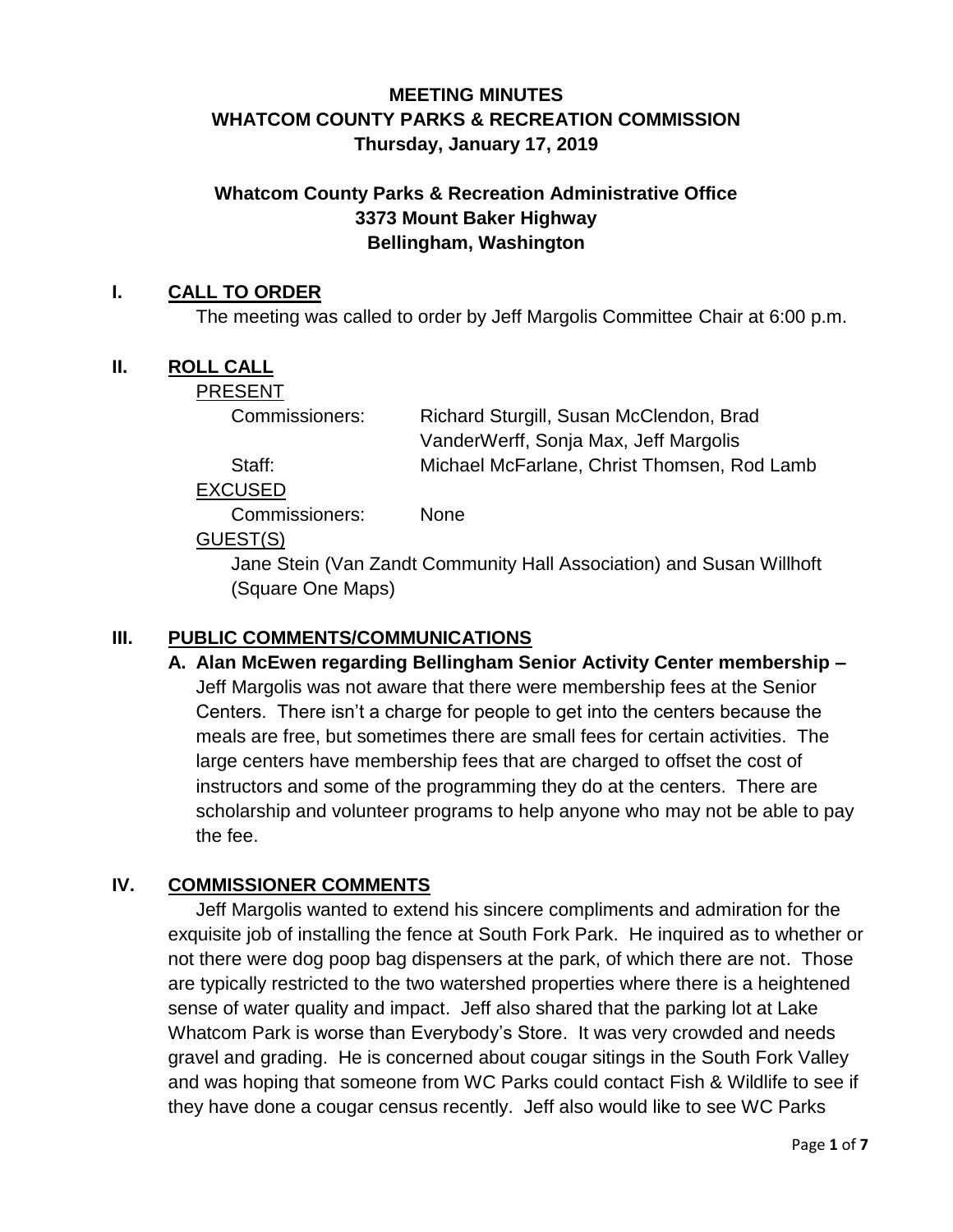sponsor a summit in 2020 regarding the use of the South Fork and Nooksack Rivers during the summer as an aquatic resource. He would like all of the pertinent agencies and parties to come forth with their take on the situation and how they might contribute to a solution, as the situation is only going to get worse over time as population expands in the region.

## **V. AGENDA**

#### **A. January 17, 2019**

**MOTION:** Richard Sturgill moved to approve the January 17, 2019 agenda as amended with moving Jane Stein's presentation to the first thing in new business. Brad VanderWerff seconded. The motion carried with a unanimous vote.

## **VI. MINUTES**

## **A. November 1, 2018**

**MOTION:** Susan McClendon moved to approve the November 1, 2018 Minutes as written. Richard Sturgill seconded. The motion carried with a unanimous vote.

## **VII. STAFF REPORTS**

## **A. Director's Report – Michael McFarlane**

- **i. Master Gardeners and WSU Whatcom County Extension –** The agreement with the Master Gardeners Foundation was completed. They are hoping to put up a new greenhouse at Hovander (not one that the public sees) and will begin paying the water bill for both of the greenhouses. The Master Gardeners Foundation have their annual plant sale at Hovander and provide the plants and labor for the gardens around the house and in the children's garden. They also provide the maintenance and upkeep for the landscape at the Roeder Home, which is a huge benefit for WC Parks. The WSU agreement still needs to be sent over to the WSU Whatcom County Extension.
- **ii. Hovander Bluegrass Festival –** The Whatcom County Parks & Recreation Foundation thought Whatcom County Parks prices were too high this year and as a result will be moving their Bluegrass Festival to the Deming Logging Grounds. Whatcom County Parks spent about \$12,000 in in-kind to help facilitate the festival and received about \$1,000. If those facilities would have been rented, WC Parks would have received about \$6,000. This change will make Hovander available to the public during the long Labor Day weekend.
- **iii. The Point Roberts Lighthouse Society –** The Point Roberts Lighthouse Society has dissolved. They were disappointed that Whatcom County did not come up with the extra funds to be able to build the proposal as they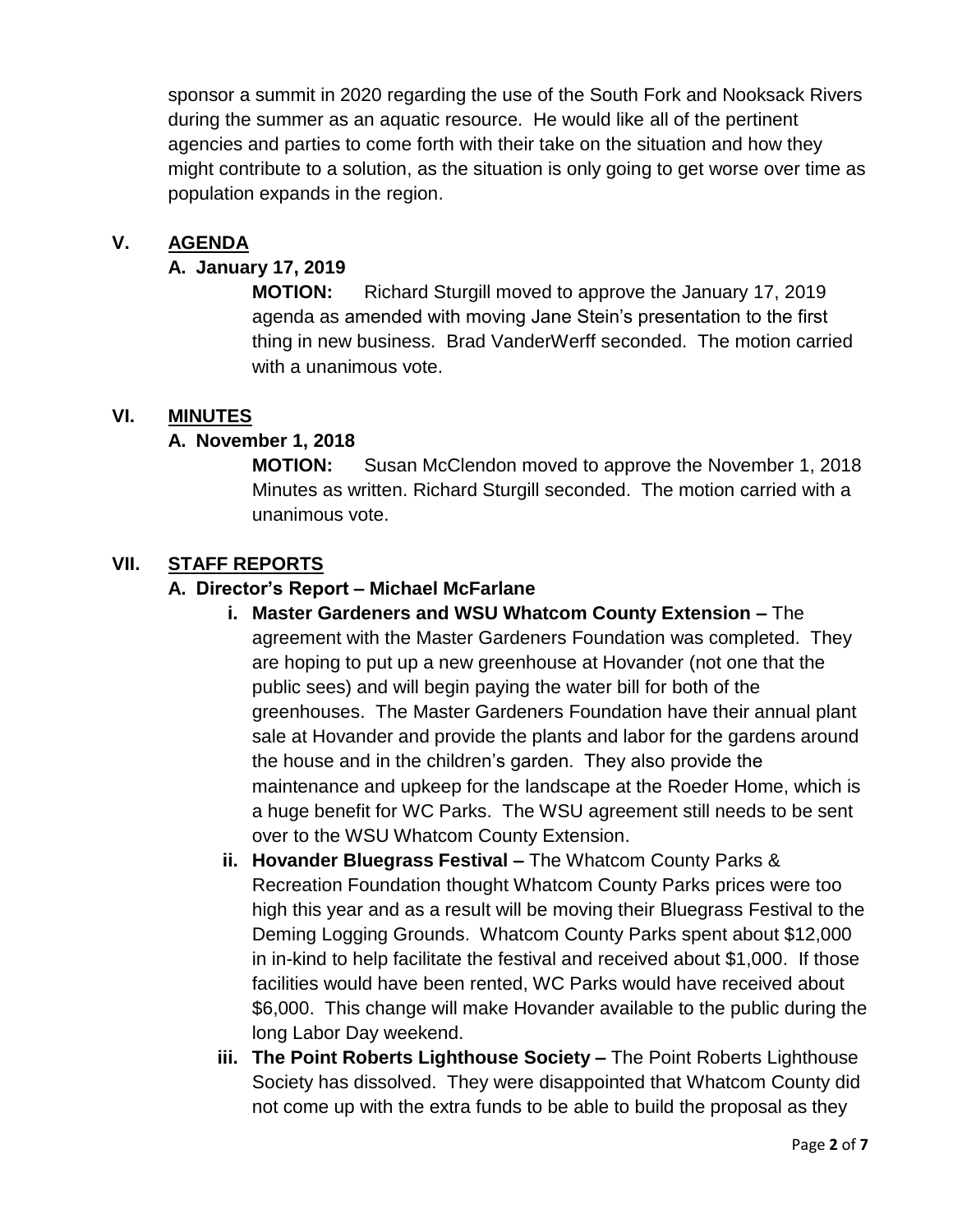had asked. The Lighthouse Society had pledged \$500,000 to the project, but after consulting with Whatcom County Planning & Development Services, it looked like the project would cost closer to \$1,000,000 and \$1,500,000. The Point Roberts Lighthouse Society chose to donate the funds they had raised to the Point Roberts Historical Society.

- **iv. 2019-2020 Budget –** The budget was approved. It is a good budget with quite a few Capital Projects and a lot of Capital Maintenance. The 2019 Park Attendant position is close to being filled and then there will be an additional Park Attendant added in 2020. These two positions were a very high priority to help keep facilities cleaned and maintained. The budget also includes a pay increase for seasonal extra help which will hopefully help with recruitment and retention of these very essential employees.
- **v. Wildlife Rebab Center at Nugent's Corner Landing –** The Wildlife Rehab Center at Nugent's Corner Landing was a building that WC Parks acquired and were ready to tear down, but then a nonprofit asked about using it as a wildlife rehab center. Conditional use permits and zoning changes allowed for the rehab center and when the nonprofit dissolved, the Whatcom County Humane Society took over. The Humane Society has been in a capital campaign to build a new facility next to their existing facility on Division Street and will most likely be moving out of the center at Nugent's Corner Landing within a year or so. After that, the building will be demolished and the area will remain open space.
- **vi. Senior Centers –** Mary Carlson, the Director for the Whatcom County Council on Aging, will be retiring at the end of the month. WC Parks is working to get some resolution on the four smaller senior centers where part-time staff is helping to facilitate the meal programs, as WC Parks has issues with County staff collecting money for a non-County agency.
- **vii. Shoreline regulations and zoning –** Rod's putting together a draft to Whatcom County Planning & Development Services to hopefully allow WC Parks to maintain park properties and the shoreline areas within the park properties. This would include the ability to remove hazardous trees, install picnic tables and grills, mowing, maintaining beaches, etc.
- **viii. Board Vacancies –** There are still two vacancies on the Park Commission (District 1 and District 4).
- **ix. Whatcom County Council Legislative Information Center –** The Whatcom County Council Legislative Information Center has been added to the County Council's webpage. This gives the public the ability to watch Council meetings live and also has the postings of all agendas, minutes, video, audio, action taken, etc.

#### **B. Operations Report – Christ Thomsen**

**i. Staff –** Interviews for the two Park Attendant positions were held this past week and references are now being checked. It's anticipated that those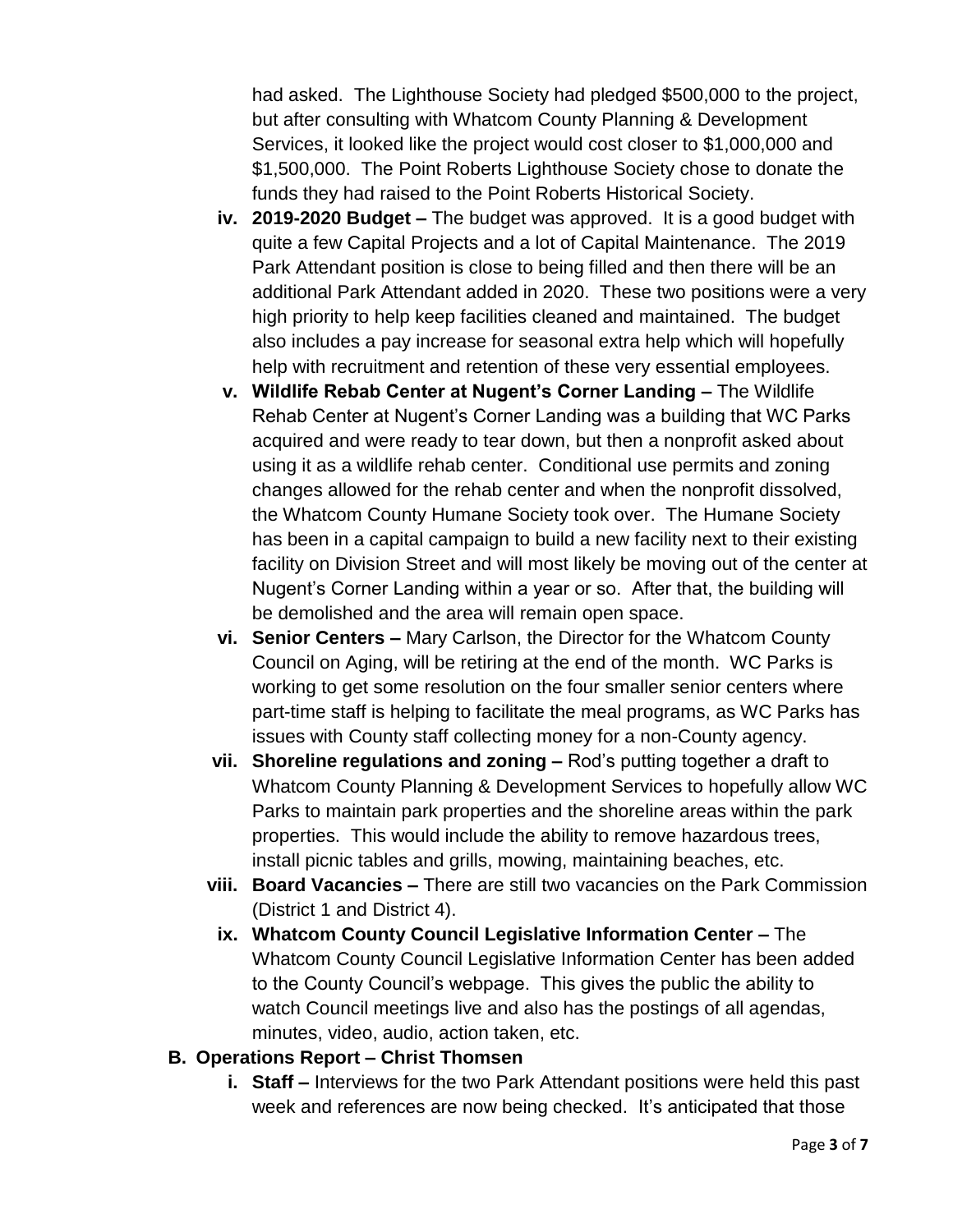positions will be filled in the next couple of weeks. Seasonal employee recruitment starts in February.

- **ii. Semiahmoo Multipurpose Building Remodel –** This project is taking longer than anticipated because there was enough money in the budget to do a complete remodel of the bathrooms. This building will be available for public rental when completed.
- **iii. Iron Chink Shelter –** The pad for the Iron Chink Shelter was poured on Monday.
- **iv. 2019 Projects –** Christ will have a schedule to present to the Commission in February or March to show the projects that WC Parks will be working on for the year.
- **v. Storm Damage –** Park's property damage originally had been estimated to have been about \$392,000, but is now closer to \$450,000. Christ shared photos of damage at Silver Lake Park, Nessett Farm, Lookout Mountain, Plantation Rifle Range, Samish Park, Squires Lake, Semiahmoo, Lily Point, Point Whitehorn, and Birch Bay.

# **C. Planning & Development Report (Rodney Lamb)**

- **i. Shoreline Management Program –** Planning & Development Services is beginning an update on the Shoreline Management Program. This gives WC Parks an opportunity to review it and make some changes that could make managing our facilities within shoreline jurisdictions a little bit easier.
- **ii. Lighthouse Marine Park Playground –** The playground equipment was delivered in December. The target is to have it installed by the end of April.
- **iii. South Fork Park –** Rod has been working on the grant application for the trail that connects the trailhead to the Nessett Farm. The deadline has been extended to the end of the month because of the government shutdown and evaluations will begin at the end of February. The grant will be awarded in June.
- **iv. Maple Creek Campground Renovation at Silver Lake Park –** The timber crew is scheduled to come to Silver Lake Park to establish how much value is in the trees that will be removed for this project. That will go out to bid in February and the trees will be removed in March. The engineer for the campground renovation project will be done with the bid documents in February, the project will be bid in March, and start in April. The targeted completion date is July. A bid is currently being advertised for site furnishings (picnic tables, fire rings, and grills) with bid opening on January 29<sup>th</sup>.

## **VIII. UNFINISHED BUSINESS**

**A. Lighthouse Marine Park Dock –** The dock was removed in August 2018 because of failing structural components. The dock is in a very exposed site and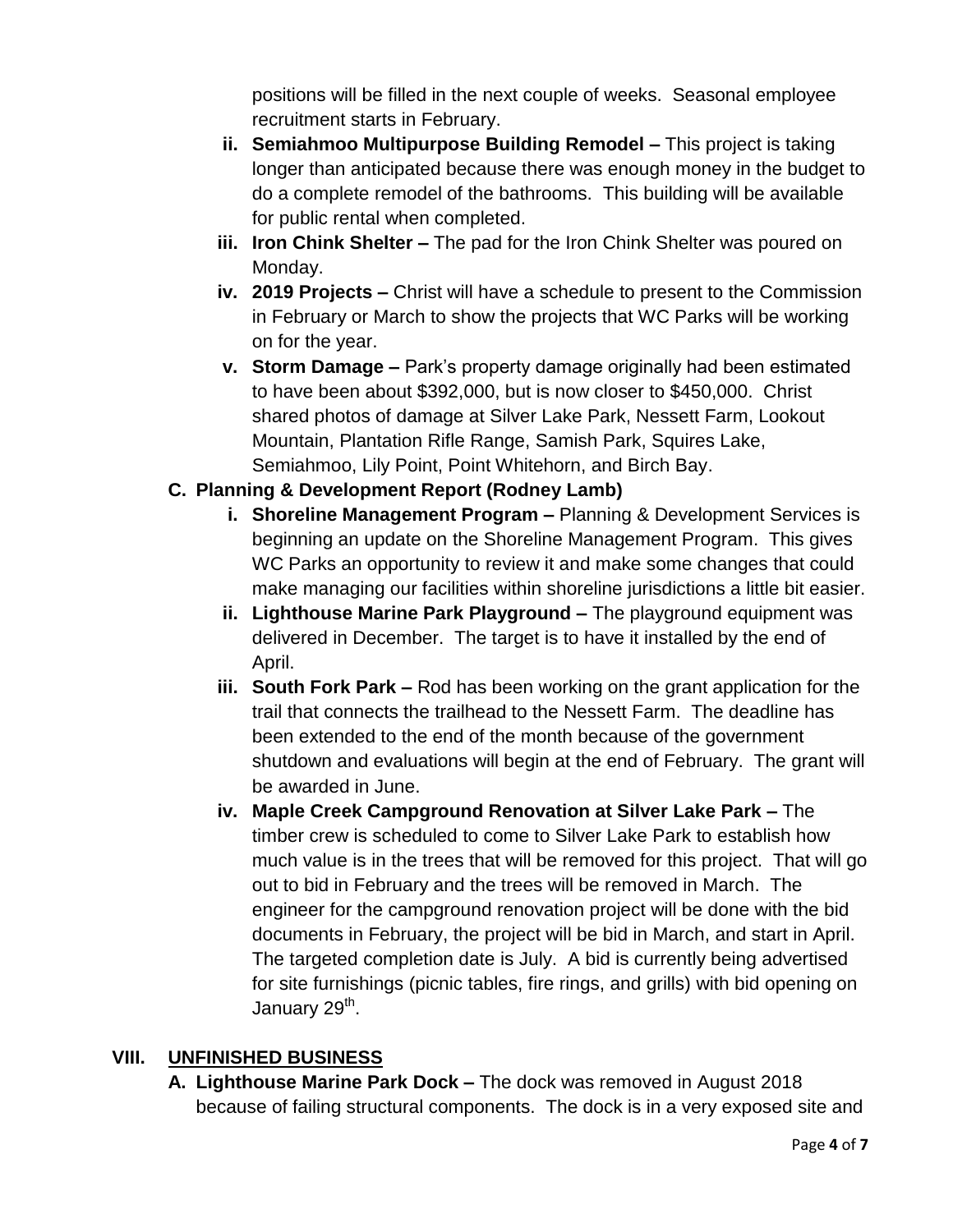even though it is only in the water for part of the year, it still sees some very rough conditions. This will be the second time the dock has been repaired. The County Executive asked WC Parks to come up with options for the Council to consider. The first option is to authorize a budget supplemental for \$50,000 to repair the floats and get the dock in the water May 2019. There is no guarantee that the dock will not sustain damage in the future. The second option is to permanently remove the float and possibly relocate it to another park. The concrete launch would remain in place and the choice could be made as to whether or not to maintain it. If this were the case, boaters could choose to use one of three other launches. Discussion ensued.

**MOTION:** Richard Sturgill moved to recommend maintaining public water access and appropriate funds to repair the dock at Lighthouse Marine Park. Brad VanderWerff seconded. Jeff Margolis and Susan McClendon opposed. Sonja Max abstained.

## **IX. NEW BUSINESS**

- **A. Proposal by Jane Stein regarding registering the Van Zandt Community Hall for State historical purposes –** Jane Stein would like permission to register the Van Zandt Hall with the Washington Heritage Registry. This registry is run by the Department of Archaeological & Historic Preservation and would allow the Van Zandt Community Hall Association to apply for grants to fix the hall. Discussion ensued as to what kind of restrictions may be placed on improvements if the hall were added to this registry. It was suggested that the Van Zandt Association look further into these details prior to applying for this registration. Jeff Margolis recommended that the discussion be tabled until they gather more information. Permission was granted for Jane Stein to send photos to the Heritage Registry to see if the hall qualifies.
- **B. Stimpson Trail –** Jeff Margolis was contacted by a Phil Damon, a regular user of the Stimpson Trail, who is concerned that there are places on the trail that are washing away. Christ has been in contact with Phil and hopes to walk the trail with Phil and talk with him about his concerns.
- **C. Initiative Measure No. 1639 (Public Safety & Firearms) –** There is a training component as part of Initiative Measure No. 1639 that requires gun purchasers to attend a particular training. The training will cover a number of topics, including basic firearms safety rules, firearms and children, secure gun storage, suicide prevention, secure storage, and laws. Once the requirements of the training are clearly defined, WC Parks will modify programs to provide this training to the citizens of Whatcom County.
- **D. Ideas for 2019 Parks Guide –** The Whatcom County Parks Guide is being updated. The overall format will remain the same, but Mike is looking for ideas and suggestions from the Commission. Some suggestions included making the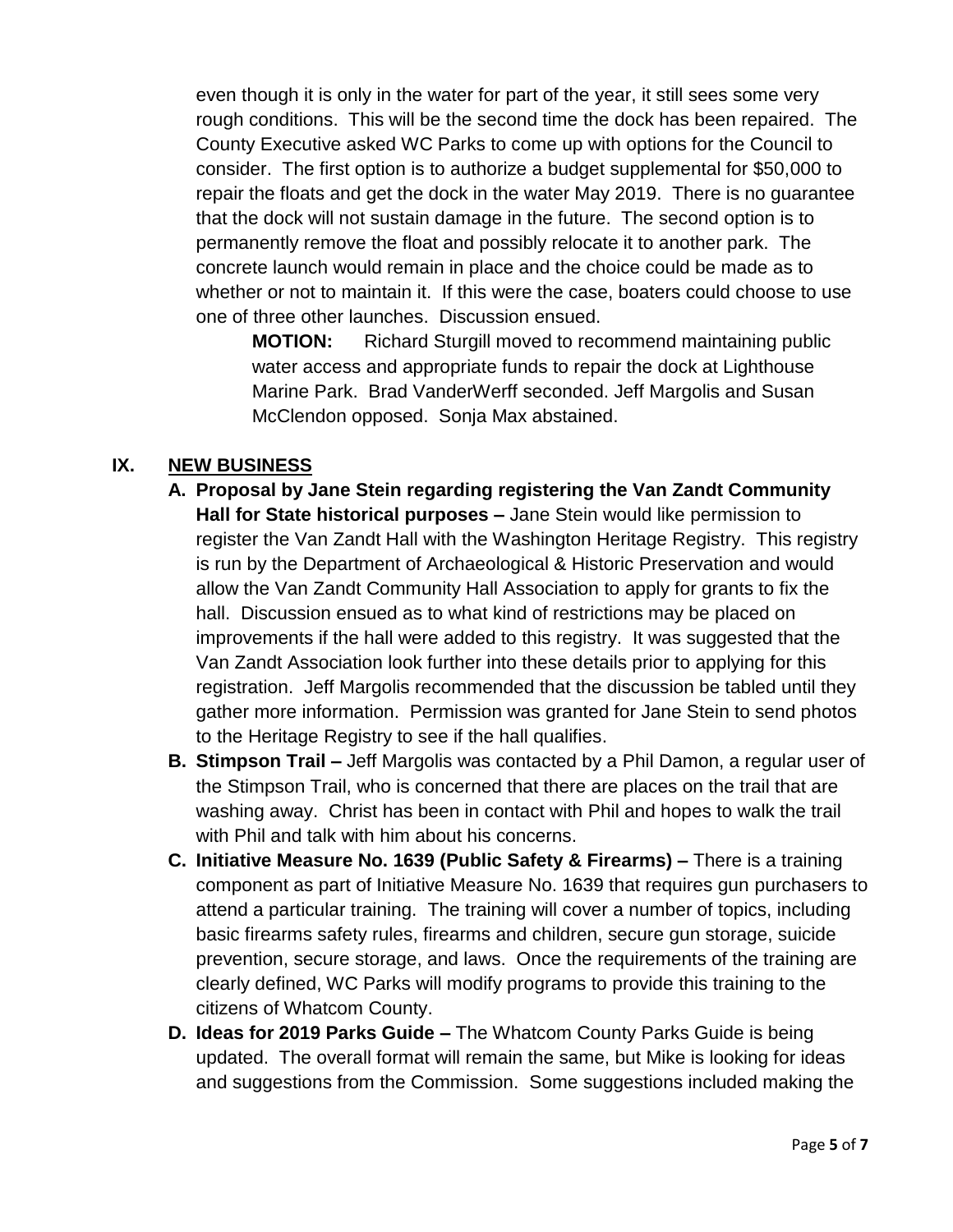website more prominent (where more detailed maps are available) and adding site addresses.

- **E. Review of 2018 Capital Projects –** Rod Lamb presented a slide show of the projects completed in 2018.
- **F. Van Zandt Community Hall bench –** At the end of December, a drunk driver ran into the \$2,000 bench at the Van Zandt Community Hall. The bench is owned by the Van Zandt/South Fork Community Association. There is a \$500 deductible and hopefully the Association's insurance will cover the rest so that it can be replaced.
- **G. Little Squalicum Park –** This is a Superfund Site that was cleaned up and capped five years ago because the Oeser Company's wood-treating operations. The United States Environmental Protection Agency is trying to get a restrictive covenant on the site so that the cap is not disturbed. This park is currently leased to the City of Bellingham for park purposes. The City of Bellingham has been slowing making improvements with trails and would also like to build an estuary. Ultimately this park area will be annexed into the City of Bellingham, so WC Parks is in the early stages of discussing transferring it back to the city for park purposes. This would make permitting less cumbersome for the city and would give them an opportunity to use non-contaminated areas for other uses. Ultimately, the City Council and the County Council will have to approve this exchange.
- **H. Birch Bay Drive Pedestrian Facility 4(f) De Minimis Impact on Birch Bay Beach Park –** This is a Whatcom County Public Works project to construct a berm and pedestrian path along Birch Bay Drive. Because this project affects Whatcom County Parks tidelands and parcels, Whatcom County Public Works needs a recommendation from Whatcom County Parks that the project will have little impact on park properties. To the contrary, this project will be a huge enhancement to the Whatcom County Park properties in this area. The beach will be restored to a natural state and there will be a pedestrian trail to improve access in and out of the park once it is developed. The De Minimis Impact Determination and a copy of the minutes from this meeting are required for Public Works to acquire the funding for this project.

**MOTION:** Susan McClendon moved to recommend approval of 4(f) De Minimis Impact Determination for Birch Bay Shore parcels impacted by the proposed construction of the Birch Bay Drive and Pedestrian Facility. Brad VanderWerff seconded. The motion carried with a unanimous vote.

# **I. Election of Chair and Vice Chair –**

**MOTION:** Brad VanderWerff moved to elect Jeff Margolis as the Chair. Richard Sturgill seconded. The motion carried with a unanimous vote. **MOTION:** Susan McClendon moved to elect Sonja Max as the Vice Chair. Richard Sturgill seconded. The motion carried with a unanimous vote.